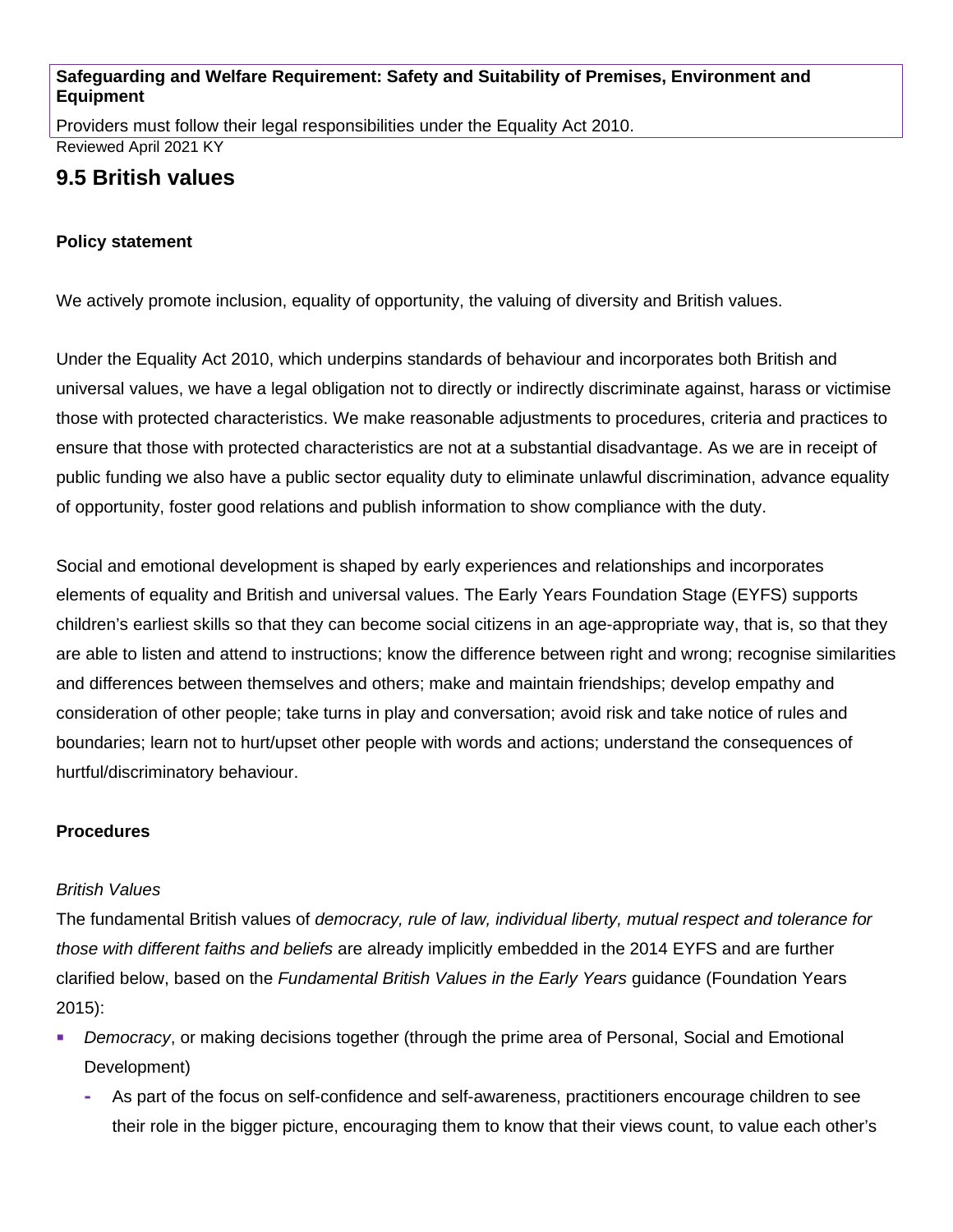views and values, and talk about their feelings, for example, recognising when they do or do not need help.

- **-** Practitioners support the decisions that children make and provide activities that involve turn-taking, sharing and collaboration. Children are given opportunities to develop enquiring minds in an atmosphere where questions are valued.
- *Rule of law*, or understanding that rules matter (through the prime area of Personal, Social and Emotional Development)
	- **-** Practitioners ensure that children understand their own and others' behaviour and its consequence.
	- **-** Practitioners collaborate with children to create rules and the codes of behaviour, for example, the rules about tidying up, and ensure that all children understand rules apply to everyone.
- **Individual liberty, or freedom for all (through the prime areas of Personal, Social and Emotional 4** Development, and Understanding the World)
	- **-** Children should develop a positive sense of themselves. Staff provide opportunities for children to develop their self-knowledge, self-esteem and increase their confidence in their own abilities, for example through allowing children to take risks on an obstacle course, mixing colours, talking about their experiences and learning.
	- **-** Practitioners encourage a range of experiences that allow children to explore the language of feelings and responsibility, reflect on their differences and understand we are free to have different opinions, for example discussing in a small group what they feel about transferring into Reception Class.
- *Mutual respect and tolerance*, or treating others as you want to be treated (through the prime areas of Personal, Social and Emotional Development, and Understanding the World)
	- **-** Practitioners create an ethos of inclusivity and tolerance where views, faiths, cultures and races are valued and children are engaged with the wider community.
	- **-** Children should acquire tolerance, appreciation and respect for their own and other cultures; know about similarities and differences between themselves and others, and among families, faiths, communities, cultures and traditions.
	- **-** Practitioners encourage and explain the importance of tolerant behaviours, such as sharing and respecting other's opinions.
	- **-** Practitioners promote diverse attitudes and challenge stereotypes, for example, sharing stories that reflect and value the diversity of children's experiences and providing resources and activities that challenge gender, cultural or racial stereotyping.
- П *In our setting it is not acceptable to:*
	- **-** actively promote intolerance of other faiths, cultures and races
	- **-** fail to challenge gender stereotypes and routinely segregate girls and boys
	- **-** isolate children from their wider community